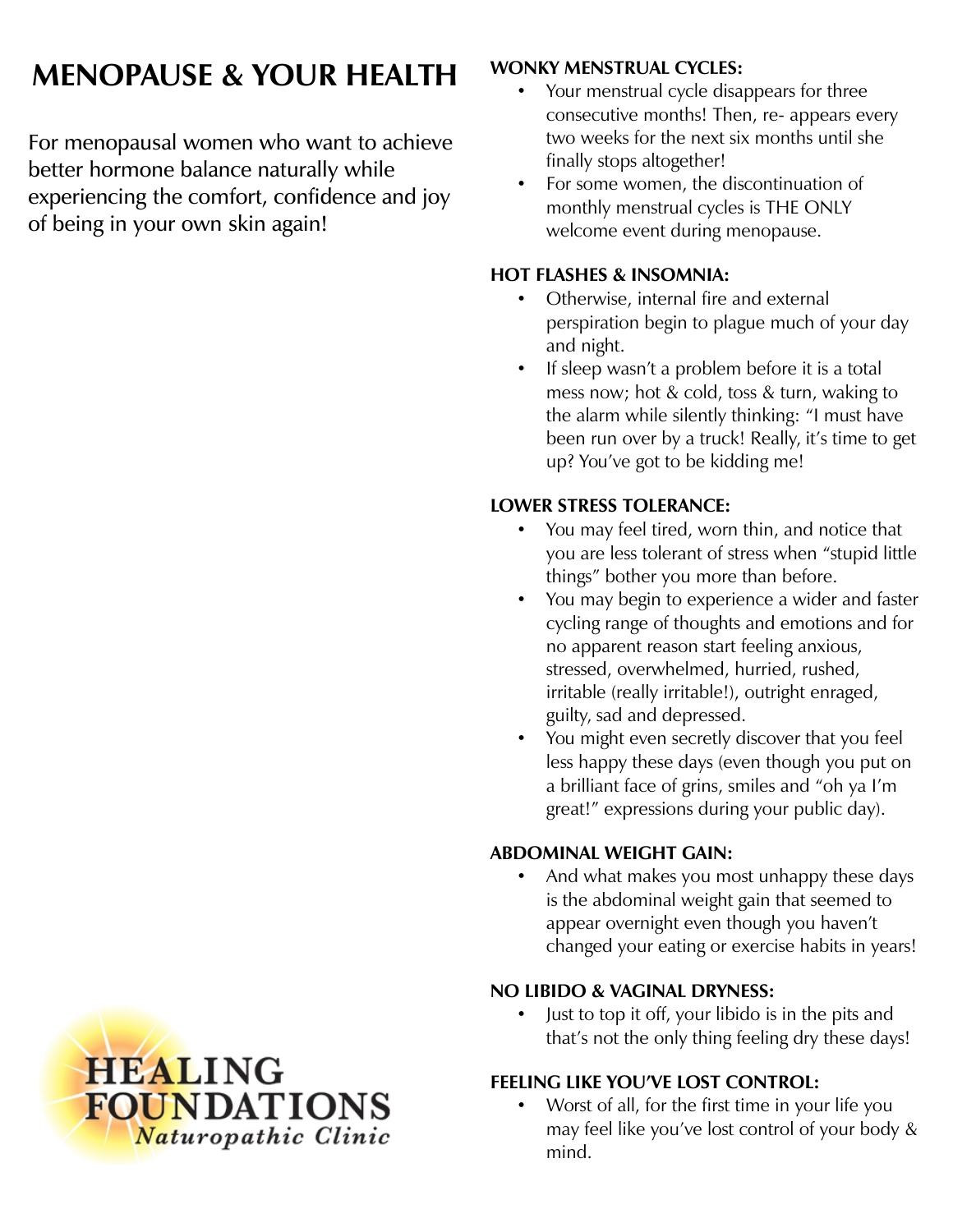#### **NOW WHAT?**

In desperation to re-gain control over the situation and resume a sense of normalcy again, you ask for help (good for you…now keep doing that!). In some cases you may have been offered, or are currently using one of these conventional approaches:

- Oral Contraceptive Pill (OCP)
- Hormone Replacement Therapy (HRT): Progesterone and Estrogen pills, creams and/or patches.
- Anti-Depressant Medication
- OR, have mistakenly heard, "It's a normal part of aging, so you need to learn to live with it for the next five to ten years!"

These approaches can typically do 1 of 2 things:

1. Be very helpful and relieve all your menopausal symptoms. Hooray!

Unfortunately, the safety record of HRT is undesirable, as they significantly increase the risk of breast, uterine, and ovarian cancers. Although, this information may haunt you somewhat, you relegate it to the back of your mind because life without some kind of treatment felt like hell on wheels!

2. Be slightly helpful, but cause more internal frustration because:

When offered anti-depressant medication, or a mistaken comment like "this is normal," your gut knows these recommendations miss the point, as they do not address the true underling imbalances in your body. Yet, understandably you take the prescription and/or bad advice anyway, because "what other choices do you have?"

## **It doesn't have to be this way! There is an alternative!**

Naturopathic Doctor's know how to employ proven, natural, safe and highly effective treatments for menopausal symptoms, which restore balance to a woman's body and mind. Through my training and

extensive education, and after helping hundreds of women just like **you** feel better (WAY better!) during the menopausal years I know this to be true:

What you are currently experiencing IS COMMON. BUT, it is NOT necessarily normal to feel so out of balance during menopause.

## **With the help of your Naturopathic Doctor you can:**

- Increase your energy
- Balance moods and emotions
- Improve cognitive function & mental focus
- Better manage external and internal stress
- Significantly reduce hot flashes
- Re-establish quality and quantity sleep!
- Manage healthy metabolism and weight
- Regain control of your life again
- Feel great about yourself!

As a Naturopathic Doctor I employ: Nutrition and Lifestyle Counseling, Traditional Chinese Medicine and Acupuncture, as well as Herbal and Homeopathic Medicines.

Using a combination of these natural methods geared toward each woman's individual health needs is immensely helpful for achieving better hormone balance during menopause.

Additionally, there are some basic health tips you can follow, even before visiting your ND to get you started on a path to feeling better in your own skin again!

#### **Follow these three keys to freedom from aggravating menopausal signs and symptoms and establish better health in your body and mind!**

#### 1) NUTRITION:

Limit: Caffeine, alcohol, sugar, and processed foods.

These substances cause and perpetuate hot flashes, insomnia, mood alterations and weight gain. These substances congest the liver and stress thyroid and adrenal function.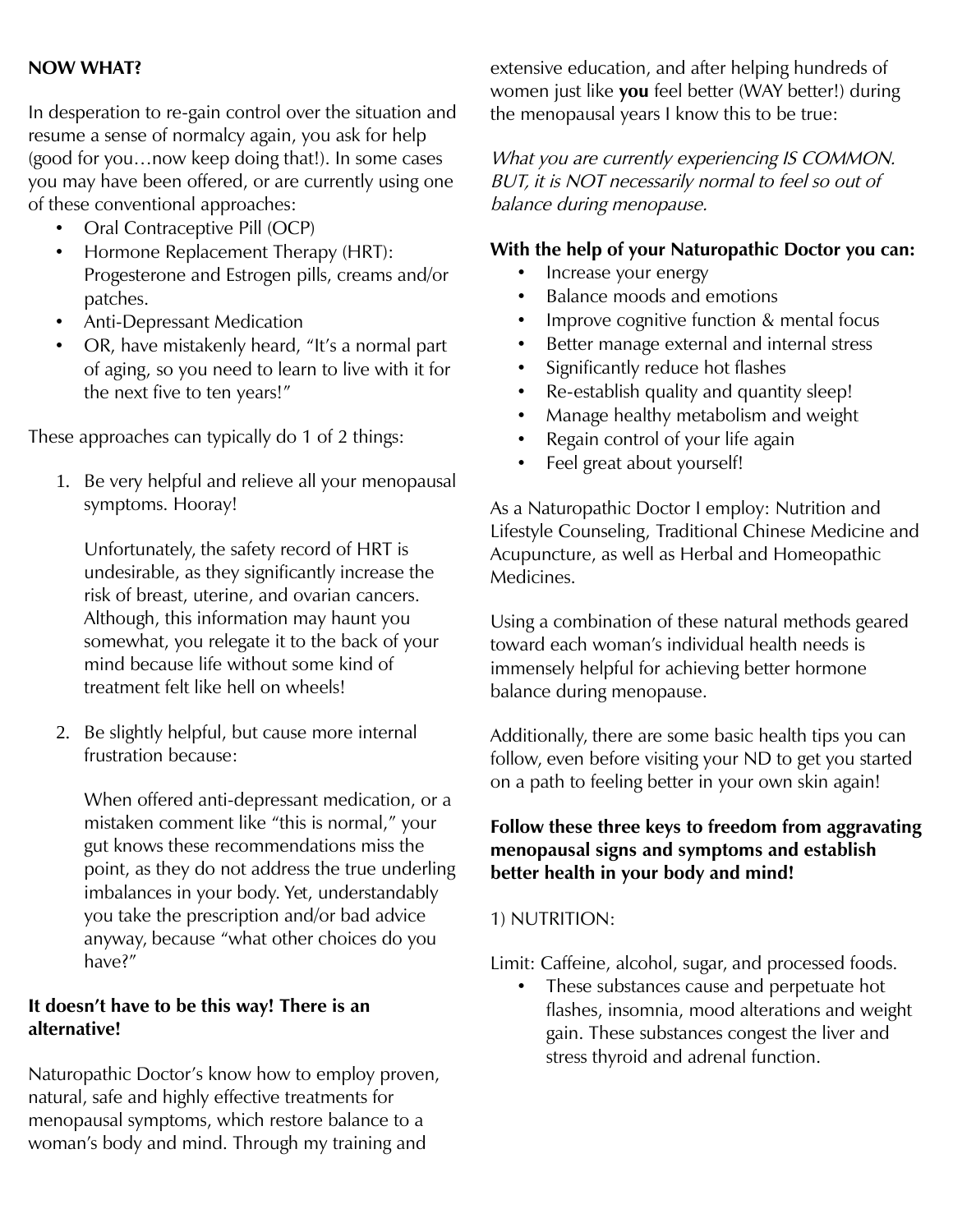**Consume: Whole foods such as: A variety of colourful vegetables and fruit, nuts, seeds, beans, legumes, organic and free-range meat, dairy and eggs.** 

- The vegetarian foods support healthy liver, adrenal and thyroid function, which is important to maintain hormone balance, energy and efficient metabolism during menopause.
- By consuming organic free-range animal products, women can avoid harmful substances such as additional animal hormones, pesticide, and anti-biotic derivatives contained in conventional animal products.

## **Consume: Liver - Hormone Detoxifying Foods**

• Kale, collard greens, swiss chard, brussel sprouts, cabbage, watercress, beats, dandelion greens, garlic, onions, and turmeric (spice). Aim to consume 2 cups of these vegetables and 1/8 tsp of turmeric per day to keep your liver healthy and supported for efficient hormone detoxification.

#### **2) EXERCISE:**

#### **Brisk Walking (20-30 minutes, 3-4 times per week):**

• Research shows that brisk walking for 20 to 30minutes, 3 to 4 times per week significantly reduces hot flashes, promotes better sleep, energy and mood regulation, manages weight, improves muscle mass and maintains healthy bone mass.

#### **Pilates or Yoga:**

- Pilates and Yoga improve body strength and flexibility while focusing the mind and relaxing the mood, which is particularly helpful for menopausal women!
- As a result of engaging in these practices many women begin to experience a better sense of control over their body and mind again, which leads to increased confidence and self-esteem.
- In addition, these practices are known to significantly improve most menopausal complaints.

#### **3) SELF-CARE: ATTENDING TO YOUR NEEDS.**

- By the time the menopausal years arise, many women have become accustomed to setting aside their own needs in order to serve everyone else's first!
- In fact, many women have set aside their own needs for so long, that by the time they are in menopause and ask themselves "what is it I need?" they may be shocked to find they don't even know where to begin!
- The following are some ways women can begin to discern their needs and start delivering some basic self-care during menopause (there is no better time to start then now!).

#### **SAVE 25% OF YOUR OWN PRECIOUS TME**

- Instead of filling up all of your time and space with "stuff" – "keeping busy," carve out time in your schedule for rest and rejuvenation.
- Commit to these rejuvenating activates by scheduling them in your day timer. Think of it as a date with yourself!

For example:

- Nap: 20min this afternoon at 2pm
- Epson Salts Bath: 30min this evening
- Leisure Walk: 30min with Liz at 7:30pm
- Read my novel: Saturday 4 to 5pm

#### **This is like putting money in the bank! Saving 25% of your energy reserves pays dividends for your health & sanity.**

#### **Do NOT say yes when you mean NO!**

- Many women are culturally conditioned to say yes in order to; be thought of as "nice," avoid conflict, and prevent disappointing others. But, by now, you may realize that saying yes when you mean no, most often backfires on YOU!
- Speaking of fire, this phenomenon is a great recipe for intense hot flashes! The embers of neglecting your inner needs burn big with anger, resentment, fear, guilt, remorse, and shame below. In menopause, the filters are down and the heat rises like a volcano! You cannot hide from your inner self any longer.